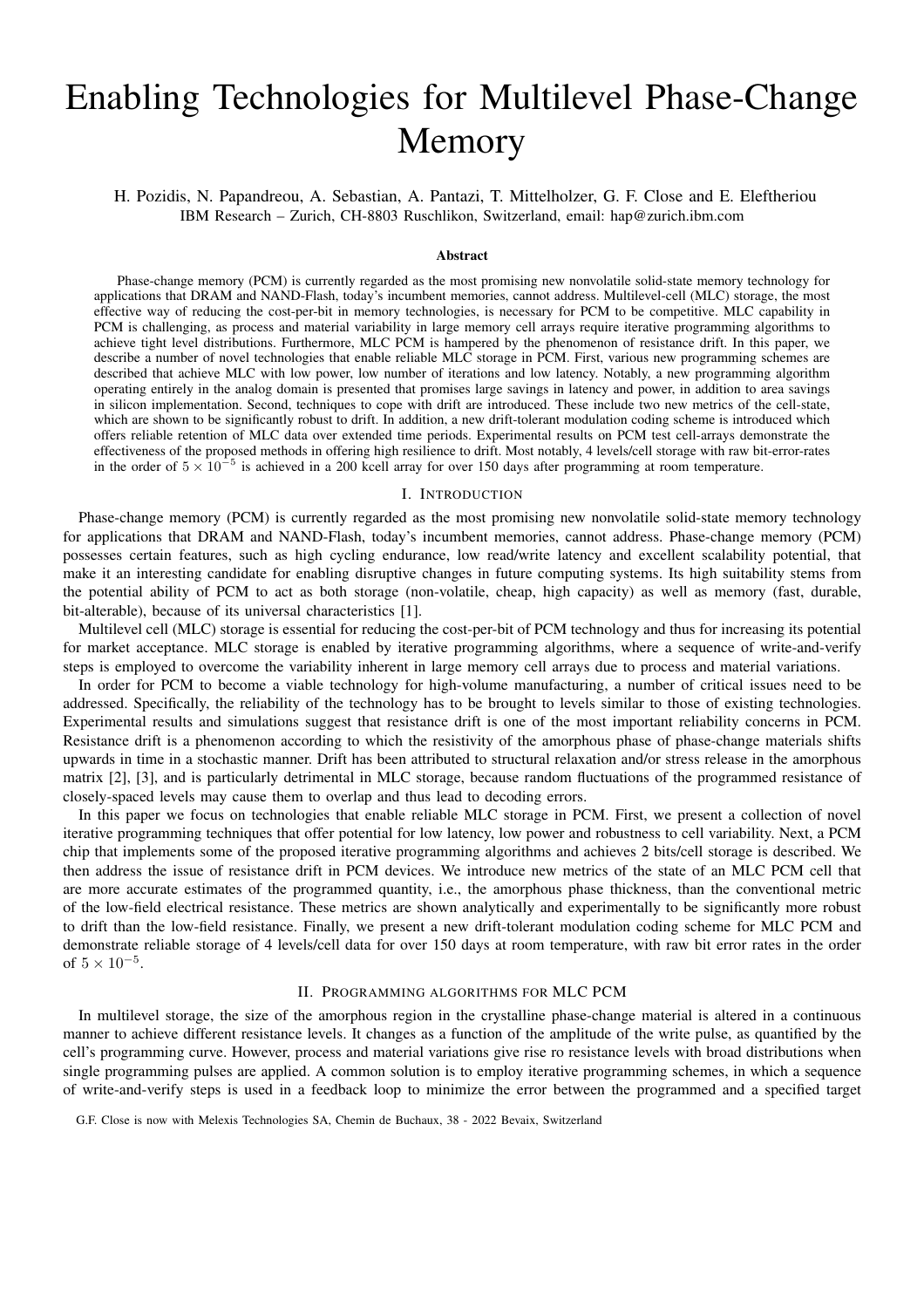resistance level. The iterative programming operation needs to be efficient in order to have practical significance. For example, low-latency programming is a requirement in memory-type applications, i.e., DRAM replacement or caching. Furthermore, high endurance is an enabling feature in both memory-caching as well as enterprise-storage applications. Finally, embedded applications dictate low overall energy consumption. Careful design of the programming algorithm is thus important in achieving a good balance of attributes depending on the intended application.

Conventionally, MLC programming starts with a RESET pulse followed by a series of pulses of increasing current in the partial-SET regime (down-going slope of the programming curve) [4]. It should be noted that by partial-SET pulses the resistance of the cell may only be decreased; in order to increase the resistance new amorphous volume needs to be created, thus melting has to be invoked. Alternatively, programming may start with a SET pulse and then melting pulses of varying amplitude in the partial-RESET regime (up-going slope of the programming curve) are used to increase or decrease the resistance [5].

A novel iterative programming scheme that uses both partial-SET and partial-RESET pulses is depicted in Fig. 1(a) [6]. Operation starts from the partial-SET regime and either terminates there if the target resistance is reached, or switches to the partial-RESET regime if the programmed resistance drops below the target level. The method combines the low energy dissipation of the partial-SET regime with the bi-directional flexibility of the partial-RESET regime. Additionally, a favorable tradeoff between programming latency (fast convergence in the left-slope) and robustness to variability (use of both programming regimes) is achieved. This method has been demonstrated experimentally to achieve tight distributions of programmed resistances. The hybrid scheme performs favorably in comparison to the conventional schemes in terms of robustness to cell variability and average power dissipation as shown in Fig. 1(b).



Fig. 1. (a) Illustration of hybrid programming scheme; (b) Comparison of iterative programming schemes in terms of standard deviation in the average number of algorithm iterations, indicating robustness to variability, and normalized power dissipation. LPS, RPS and HYBRID denote the scheme operating on the left slope, the right slope, and both slopes of the programming curve, respectively.

Given a three-terminal access device, such as a FET, the programming current can be controlled by the word-line (WL) and/or the bit-line (BL) voltage. Fig. 2(a) shows a three-dimensional programming surface for a PCM cell obtained by biasing the FET access device at different gate voltages while varying the drain voltage. By proper selection of a small set of biasing conditions, e.g., gate voltages for a FET, a new multi-trajectory and multi-level current-control algorithm can be realized for MLC programming (Fig. 2(b)) [6]. Resistance levels are assigned to different trajectories for programming. Characteristics of this method are an adjustable programming current/voltage window per target level, which affects the resolution of the iterative algorithm, and a faster speed of convergence due to the more efficient current control compared to conventional schemes.

In PCM cells, it is mainly the volume and topology of the amorphous phase that determines the state of the cell duing MLC programming [7]. Analysis of experimental I-V measurements for different cell states has shown [8], [9] that the effective amorphous thickness in the active element depends on the type of the programming pulse, i.e., partial-SET or partial-RESET pulse (Fig. 3(a)). A two-dimensional (2-D) programming scheme in which the cell state is defined not only by the resistance value, but also by the type of the programming pulse employed has been devised [6]. Experimental results in Fig. 3(b) show the ability of the 2-D scheme to store 8 levels in each of two programming regimes (partial-SET or partial-RESET) and to retrieve 16 levels of information using an appropriate read-out scheme, thus doubling the PCM cell storage capacity.

The programming schemes described above rely on data converters and digital logic blocks for implementation. This leads to significant latency and power consumption and entails considerable area penalty. An analog iterative programming scheme has been conceived that addresses these issues [6]. The essential idea is to implement the measurement of the current error and the subsequent corrections to the amplitude of the write pulse in the analog domain. The programming waveform applied to the cell is a repetition of a pulse form consisting of a low-amplitude part that demarcates the read phase and a high-amplitude part used for programming (Fig. 4). During the read phase the error with respect to the target current is calculated and then integrated to produce the corrected output that will be applied during the subsequent write phase. A proof-of-concept experiment was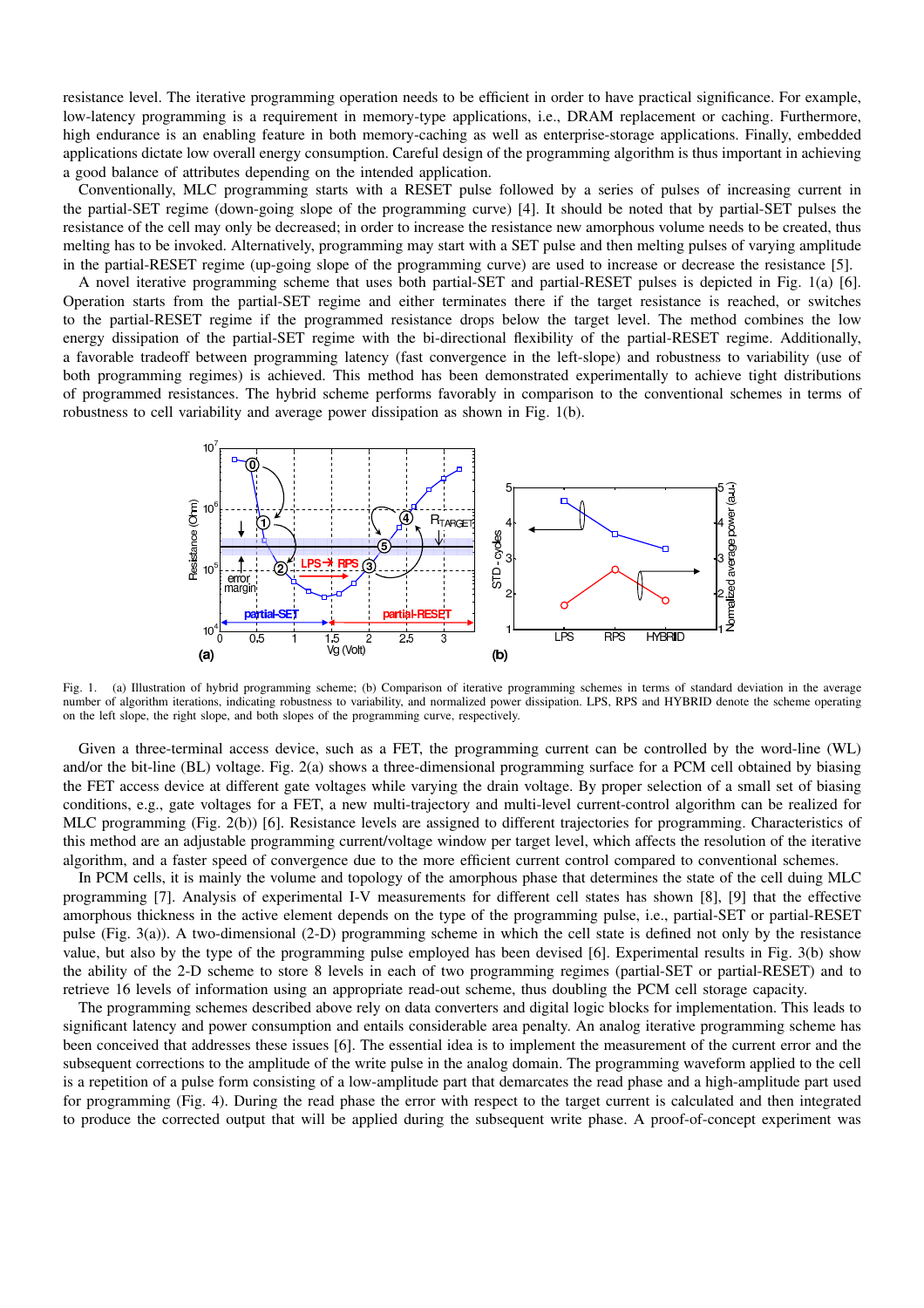

Fig. 2. Multi-trajectory current control: (a) 3-D PCM cell programming surface, and (b) programming curves with Vd (VBL) as a variable and Vg as a parameter showing the concept of multiple trajectories.



Fig. 3. Two-dimensional programming: (a) normalized cell resistance as a function of the equivalent amorphous volume in the left and right slopes, and (b) illustration of 16-levels storage.

performed using discrete electronic components to achieve 16 distinct resistance levels within a narrow resistance margin of 1.3 orders of magnitude (Fig. 5). The analog iterative programming scheme has multiple advantages. First, significant savings in latency can be realized as there is no need to exercise data converters during iterative programming. Secondly, an elaborate digital logic block implementing the controller is not needed. Last but not least, significant savings in the area allocated for the programming circuitry can be realized. This could lead to large parallelism in the design of PCM chips and thus high write bandwidths, as required in most practical applications.

## III. MLC PCM CHIPS

A PCM chip has been fabricated that, among others, implements the hybrid iterative MLC programming scheme of the previous section [10]. The 256 Mcells chip was fabricated in a 90nm CMOS process with 6 levels of Cu interconnect, occupying  $15 \times 8$  mm<sup>2</sup>. It is organized in an 8x8 array of 4-Mcell tiles. Two rows of 8 tiles each are selected in parallel during readout, with one cell per tile. The chip block diagram is shown in Fig. 6, while Figs. 7(a-c) show the chip micrograph along with TEM and SEM images of the PCM mushroom cells fabricated with a sub-lithographic keyhole process described in [11].

For reading, the sensed BL current, after settling, is first mirrored with a self-adjustable gain. This feature extends the range of cell currents that can be captured by the following 6b ADC. The current, after reference subtraction, is integrated by a capacitor and then digitized by a single-ended cyclic 1.5b/stage ADC. The readout voltage, reference current and integration time can all be configured on the fly, enabling adjustment of the ADC's dynamic range to the resistance range of the PCM cells. For programming, two 8b DACs generate the programming pulses. The ADC code is fed to an iterative fixpoint PID controller which calculates the next programming pulse value according to the hybrid write-and-verify scheme of section II. The PID gains and pulse durations are adjustable, and multiple modes of cell programming are supported.

MLC programming at 2 bits/cell has been accomplished using the MLC PCM chip; in particular, convergence of the programming algorithm is achieved in less than 13 iterations for 99.9% of the cells, resulting in write access time of 9.8us [10]. The readout access time measured at the chip interface was 320ns, with the readout rate reaching 230Mb/sec in pipeline mode.

In addition to the MLC chip above, a smaller prototype chip including a  $2\times 2$  Mcell array, as well as addressing, readout, and write driver circuitry has been fabricated for grater flexibility in developing drift mitigation schemes [12]. For programming, a voltage generated off-chip is converted on-chip into a programming current. This current is then mirrored into the selected BL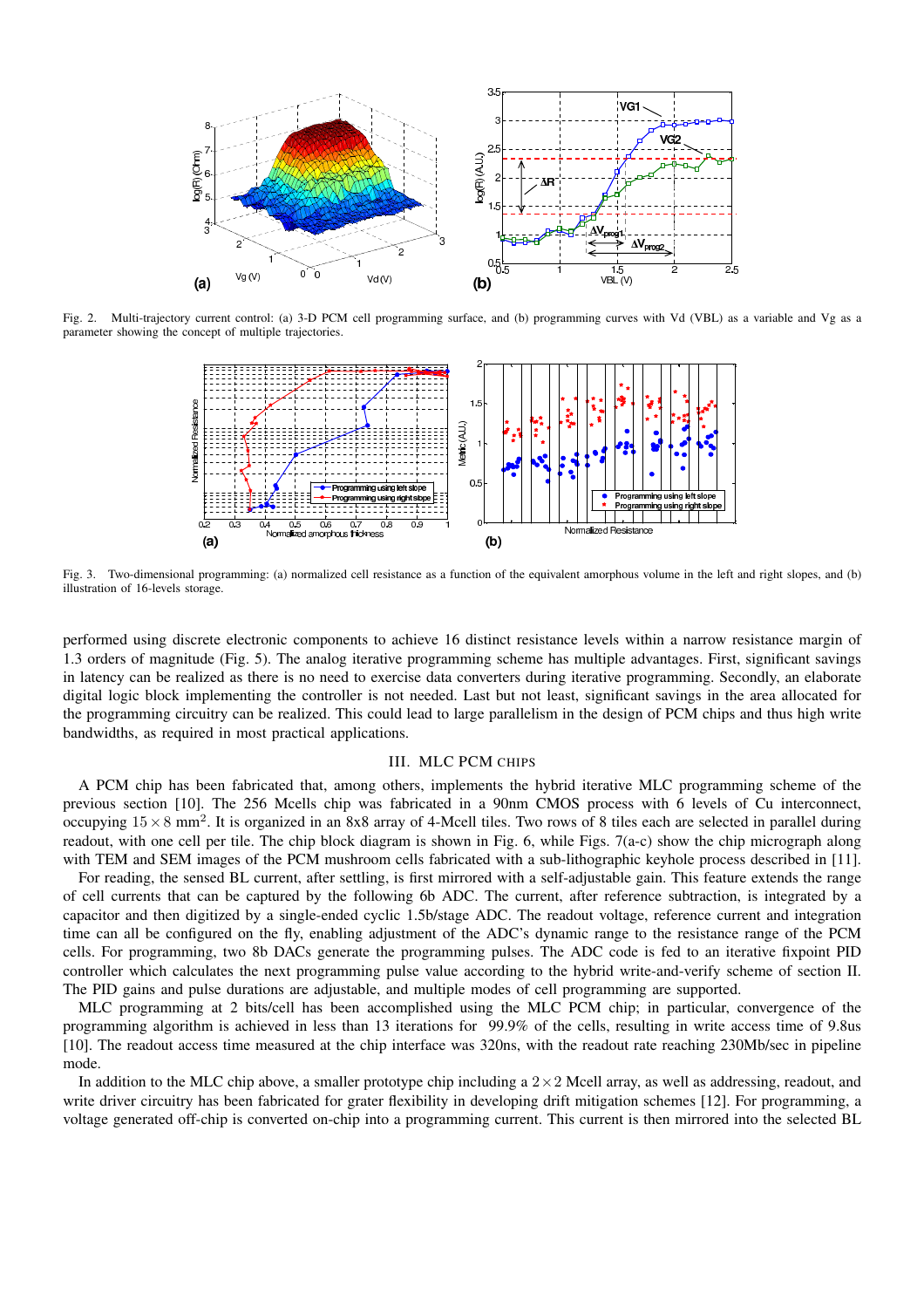for the desired duration of the programming pulse. The memory chip was fabricated in a 90nm CMOS process and occupies  $2.7 \times 2.2$  mm<sup>2</sup>. The prototype PCM chip is controlled by a FPGA that implements the read and write algorithms for MLC operation and controls the off-chip peripherals, including power supplies, reference voltages, and external DACs. The FPGA also implements a data acquisition module for rapid collection of measurements and diagnostics.

## IV. DEALING WITH THE PROBLEM OF DRIFT

Resistance drift is a characteristic phenomenon observed in phase-change memory cells, which manifests itself as a steady increase in the electrical resistance of the stored cell-state over time [3]. Drift adversely affects the reliability of MLC storage in PCM, because the distance between adjacent levels is small and stochastic fluctuations of the resistance are more likely to cause level overlap over time than in binary storage. As it has been shown in Section II, efficient MLC schemes are able to produce tight and dense resistance distributions. However, these distributions are shifted and broaden significantly almost immediately after programming due to noise and drift.

In order to investigate the evolution of the programmed resistance levels due to drift, a 200 kcell sub-unit of our prototype PCM array is programmed at 4 levels-per-cell. The two corner levels are programmed with "single-shot" RESET and SET pulses respectively, whereas the two intermediate levels are programmed using iterative write-and-verify steps. Each programming pulse is a box-type rectangular pulse. The RESET pulse is a programming pulse of high current, while for SET a trapezoidal pulse of long trailing edge is used to allow sufficient crystallization. Table I lists the definition of the two intermediate levels, in read current, along with convergence statistics. The small number of iterations and high rate of convergence attest to the effectiveness of the iterative write-and-verify algorithm to achieve multilevel programming.

| level | $I_{\text{TARGET}}$ | $I_{\text{MARGIN}}$ | av. no. iterations | convergence rate |
|-------|---------------------|---------------------|--------------------|------------------|
|       | $I_{\min}$          | n/a                 | n/a                | n/a              |
|       | $8.3 \text{ uA}$    | $0.6 \text{ uA}$    | 2.7                | 98.2%            |
|       | $12.8 \text{ uA}$   | $0.6 \text{ uA}$    | 5.6                | 99.5%            |
|       | $I_{\text{max}}$    | n/a                 | n/a                | n/a              |

TABLE I LEVEL ALLOCATION FOR MLC PROGRAMMING

To assess drift of the programmed levels, the programmed 200 kcell array was monitored at different time instances. Fig. 8 shows cumulative histograms of the programmed resistance distributions over time. One observation from these plots is that drift affects all stored levels starting at very short time scales, i.e., us after programming. The spread of each resistance distribution is due to read noise, cell variability and non-uniform drift dynamics across cells. From the measured data of Fig. 8 one can estimate the average drift behavior as a function of the programmed resistance. Using the drift power-law model, i.e.,  $R(t)/R(t_0) = (t/t_0)^v$  [2], one can fit the evolution of the programmed resistance levels over time and extract the average drift exponent v for each resistance level (Fig. 9). Here,  $t_0$  is set to 40 µs after programming. From Fig. 9 it can be observed that the drift power law model appears to hold for over 9 orders of magnitude in time, over which measurements were made.



Fig. 4. Analog iterative programming concept: (a) pulse waveform comprising read and write phases, (b) schematic illustrating a possible implementation of the scheme, (c) waveforms used in (b).



Fig. 5. Analog iterative programming experiment: (a) schematic showing an implementation using discrete components, and (b) histogram of programmed cell resistances at algorithm termination.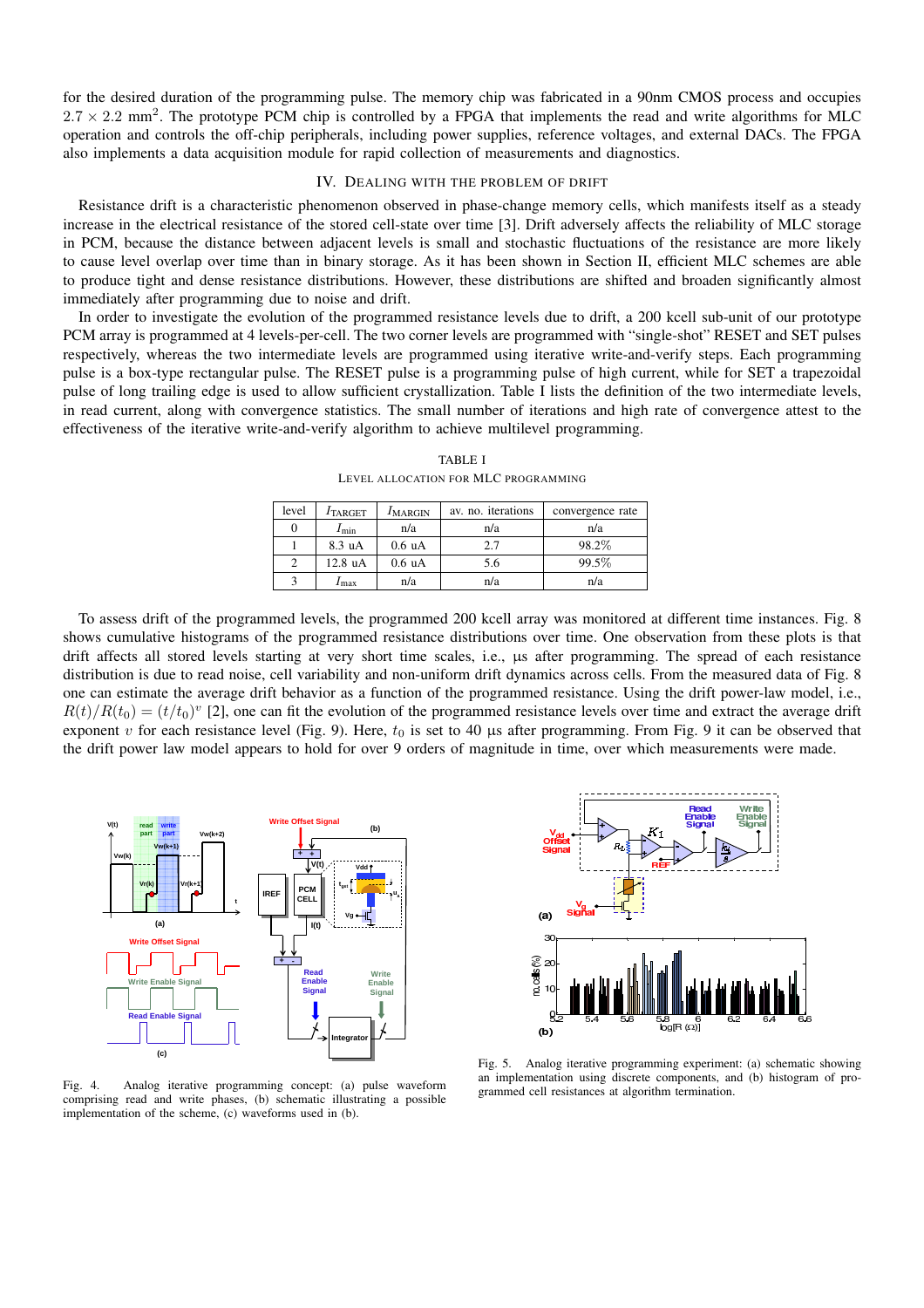

Fig. 6. MLC PCM chip block diagram.



Fig. 7. 256 Mcell MLC PCM chip: (a) chip picture, (b) SEM cut across WL direction, (c) TEM cut across BL direction.

In the following we describe a number of technological solutions to the problem of drift. First, we present a set of novel metrics of the cell state in MLC PCM that are shown to be largely resilient to drift, in sharp contrast to the cell resistance. Second, we describe a novel modulation coding technique that is highly tolerant to drift.



Fig. 8. Time evolution of programmed resistance distributions of 200 kcells due to drift: (a) as programmed, and (b)  $40 \mu s$ , (c)  $1000 s$ , (d)  $46,000 s$  after programming.



Fig. 9. Evolution of mean programmed resistance values over time and extracted mean drift exponent according to resistance-drift power-law model.

## *A. Drift-resilient cell-state metrics*

By varying the amplitude of the programming pulse, the size of the amorphous region and its thickness  $(u_A)$  can be increased or decreased in a continuous manner, this being the basis for multi-level storage in PCM. Conventionally, the electrical resistance of the cell is used to measure  $u_A$ . To measure the resistance, the PCM cell is typically biased with a constant read voltage ( $V_R$ ), which is low enough to avoid threshold switching for all cell states. The low-field electrical resistance, however, is subject to drift, posing significant challenge to the realization of MLC PCM.

To gain insight into the resistance metric we computed analytically the I-V characteristic of the mushroom cell, starting from the modified Poole-Frenkel transport model proposed in [13]. It was found that the computed I-V characteristic is well approximated by the I-V behavior corresponding to a PCM cell with cylindrical geometry given by [14]

$$
I = 2q \frac{\pi r_{Eeff}^2}{\tau_0} N_T \Delta_z e^{\frac{-(E_c - E_f)}{kT}} \sinh\left[\frac{q\Delta_z V}{2kT u_{Aeff}}\right]
$$
(1)

where  $r_{Eeff}$  is an effective bottom electrode radius and  $u_{Aeff}$  is an effective amorphous thickness. This is also substantiated by experimental studies presented in [8], [9]. From Eq. (1), the low field electrical resistance (for small  $V$ ) is given by

$$
R = \frac{kT u_{Aeff} \tau_0 e^{\frac{(E_c - E_f)}{kT}}}{q^2 \pi r_{Eeff}^2 N_T} \Delta_z^2
$$
\n
$$
(2)
$$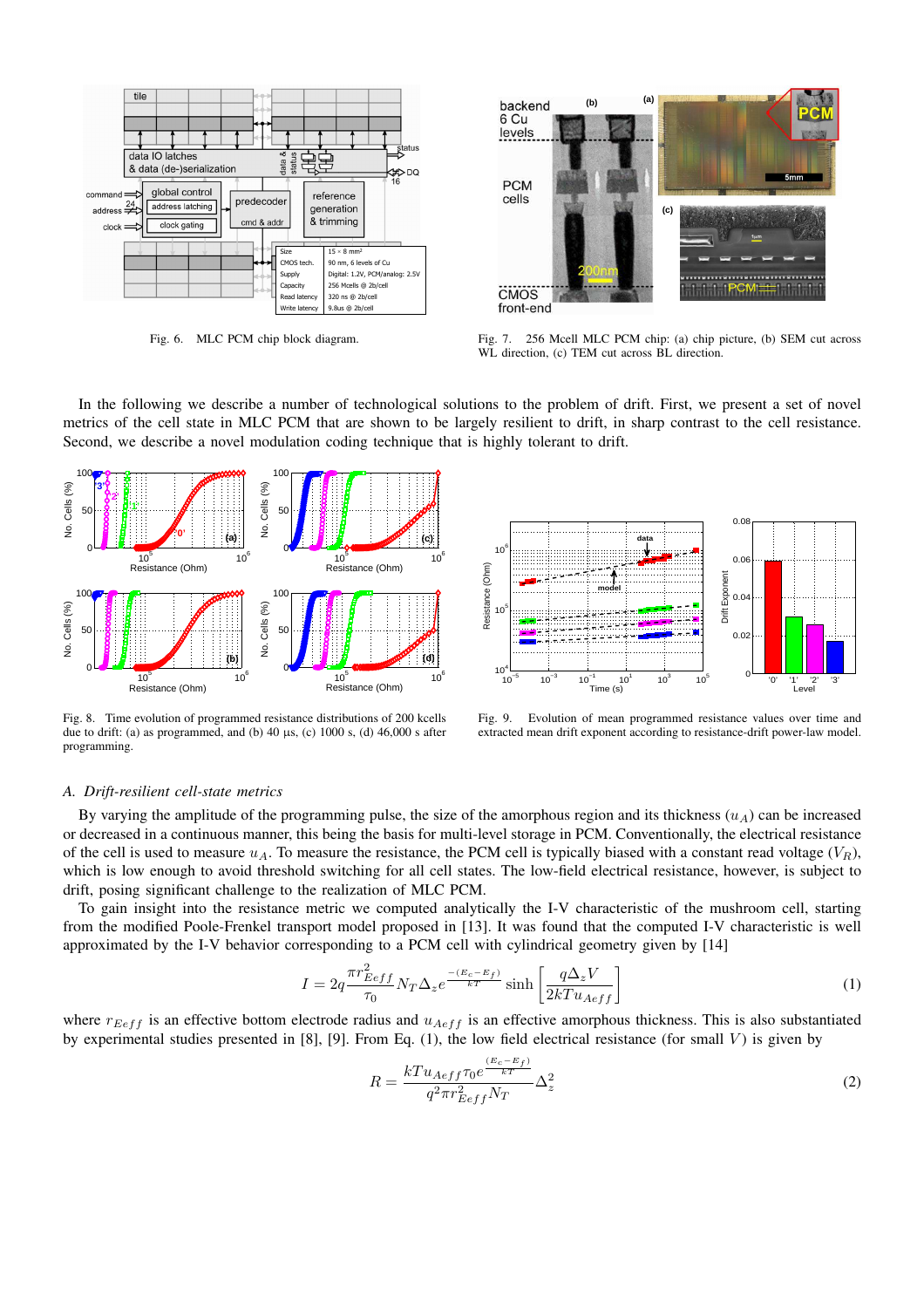As seen in Eq. (2), one detrimental drawback of the resistance metric is that it is a strong function of the activation energy,  $E_a = E_c - E_f$ . The temporal drift behavior observed in the resistance metric is attributed to variations in the activation energy with time [2].

This clearly demonstrates the need for a metric that is a strong function of the effective amorphous thickness, yet less dependent on the activation energy. Such a metric may be constructed by exploring the high field regime for every programmed state. To achieve this, the read voltage is progressively increased until a certain pre-defined current level, denoted by  $I_R$ , is reached. This current level is chosen to be a safe value much below the current needed for threshold switching to occur. The time needed to reach  $I_R$  can be considered as a measure of the programmed state [14]. Using Eq. (1) and considering the scenario in which the read voltage is varied as a linear function of time, i.e.  $V_R = k_{slope}t$ , the new metric, M, is expressed by

$$
M(I_R) = \frac{2kT u_{Aeff}}{q\Delta_z k_{slope}} \sinh^{-1} \left[ \frac{I_R \tau_0 e^{\frac{(E_c - E_f)}{kT}}}{2q\pi r_{Eeff}^2 N_T \Delta_z} \right]
$$
(3)

It can be seen that  $M$  is proportional to the effective amorphous thickness, yet it is a weak function of the activation energy (nearly linear as opposed to exponential), suggestive of a significant tolerance to drift. To further reduce the dependence of the M metric on  $E_a$ , one could detect the time it takes for the current to increase from a current level  $I_{R0} < I_R$  to the current level  $I_R$  [14]. This differential variant of M is likely to be even more tolerant to drift. This becomes evident by considering an approximation of Eq. (3), finally arriving at the expression

$$
M_{diff} = M(I_R) - M(I_{R0}) = \frac{2kT u_{Aeff}}{q\Delta_z k_{slope}} \log\left(\frac{I_R}{I_{R0}}\right)
$$
(4)

This variant of the  $M$  metric is independent of the activation energy while preserving the linear relationship with the effective amorphous thickness. However, note that  $I_R$  and  $I_{R0}$  have to be sufficiently high for the approximation in Eq. (4) to be valid.

Experimental results are presented next that illustrate the drift tolerance of the new metrics compared with the low-field resistance metric. A group of thirty PCM cells were programmed to four different states. The resistance metric (obtained with a  $V_R$  equal to 0.2 V) and the M metric were measured for these cells over a period of 1000 s. The resulting average drift behavior over the thirty cells is shown in Fig. 10(a,b). Impressively, there is almost one order of magnitude improvement in the drift coefficient of the M metric, denoted by  $v_M$ . Also shown in Fig. 10(c) is the drift behavior of the  $M_{diff}$  variant with  $I_{R0} = 0.1 \mu A$  and  $I_R = 1 \mu A$ . The drift coefficient associated with  $M_{diff}$  is negligible for all levels. These results clearly demonstrate the ability of the new metric and its variants to address one of the most important challenges for the realization of multi-level PCM.



Fig. 10. Drift performance of (a) the low-field resistance, (b) the metric M, and (c) the metric  $M_{diff}$ .

#### *B. Drift-tolerant coding*

In this section, a new modulation coding method to enhance the reliability of PCM devices in the presence of drift is presented [15]. The main idea of the proposed coding technique lies in the fact that, in the majority of cases, the relative order of cells programmed in different resistance levels does not change due to drift. To exploit this basic drift characteristic, information is encoded in the relative order of cell resistance levels within a small group of cells that forms the codeword. In most cases drift does not change this ordering, thus the codeword can be correctly decoded.

To assess the performance of the proposed drift-tolerant coding scheme, data were encoded and then stored in a sub-array of 200 kcells of the PCM prototype chip described above. The codeword length was 7, and the rate of the particular code used was 1.57 bits/cell. Other codes can be constructed that have higher rate, at the expense of encoder/decoder complexity or performance. Two detection methods were considered. The first method treats the stored data as uncoded, and applies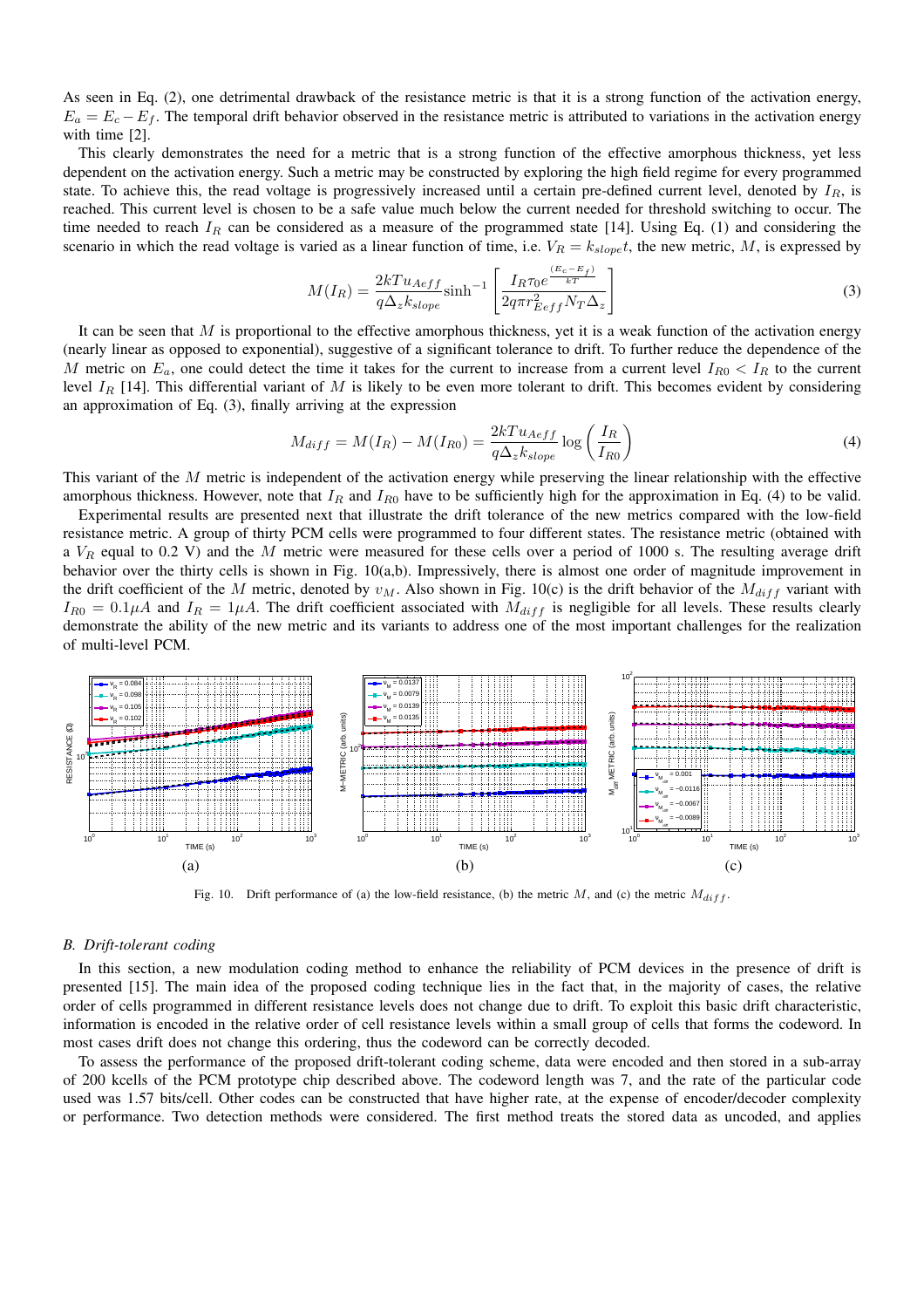appropriate level thresholds to detect the stored levels. The thresholds are adaptive, and are calculated at each time instant using a collection of reference cells [16]. For fairness of comparison, the number of cells that were used as reference cells corresponds to the same amount of capacity loss, i.e., redundancy, as the proposed code. The second method decodes the particular code applied to the cell array. The performance of the two methods is illustrated in Fig. 11, where 'REF-CELL' and 'CODE' denote the first and the second detection method, respectively. Although the two decoding methods have the same overhead, drift-tolerant coding is superior by more than one order of magnitude in error-rate.

It is quite impressive that drift-tolerant coding exhibits a raw error rate around  $5 \times 10^{-5}$  even after 157 days at room temperature, a result that cannot be matched by a reference-cell-based scheme. With such error rates, simple, low-redundancy error-correction codes would be sufficient to bring the overall error rate down to levels around  $10^{-15}$  or less, which are required for practical memory devices.



Fig. 11. Bit-error-rate of "reference-cell" and the proposed coding methods on a PCM array of 200 kcells. Measurements have been performed starting at  $40 \mu s$  after programming and for extended periods of time.

#### V. CONCLUSIONS

Multilevel storage is essential for the competitiveness of PCM technology. A family of novel iterative programming techniques has been presented, which achieve multiple tight resistance distributions in a small number of iterations and are robust to cell variability. In particular an analog programming scheme promises significant savings in latency, power and area over its digital counterparts. Despite achieving tight resistance distributions at the end of the programming operation, noise and resistance drift quickly lead to read errors due to level shifting and distribution broadening. We have presented two strategies for dealing with the problem of drift. First, we have shown that a collection of novel metrics of the cell state in MLC PCM are largely robust to drift, in contrast to the resistance metric. Finally, a new modulation coding technique was presented that offers enhanced reliability for MLC PCM over extended periods of time.

## **ACKNOWLEDGMENTS**

We acknowledge the support of the entire PCM team at IBM, in particular the PCM team at the IBM T.J. Watson Research Center. We especially thank U. Egger at the IBM Zurich Research Laboratory and Prof. Th. Antonakopoulos and his group at the University of Patras, Greece, for their contributions in building the characterization setup used in parts of this work.

#### **REFERENCES**

- [1] R. F. Freitas and W. W. Wilcke, "Storage-class memory: The next storage system technology," *IBM J. Res. Dev.*, vol. 52, no. 4/5, pp. 439–447, 2008. [2] D. Ielmini, D. Sharma, S. Lavizzari, and A. L. Lacaita, "Reliability impact of chalcogenide-structure relaxation in phase-change memory (PCM) cells–Part
- I: Experimental study," *IEEE Trans. Electron. Devices*, vol. 56, no. 5, pp. 1070–1077, May 2009. [3] A. Pirovano, A. L. Lacaita, F. Pellizzer, S. A. Kostylev, A. Benvenuti, and R. Bez, "Low-field amorphous state resistance and threshold voltage drift in
- chalcogenide materials," *IEEE Trans. Electron. Devices*, vol. 51, no. 5, pp. 714–719, May 2004. [4] F. Bedeschi *et al.*, "A bipolar-selected phase change memory featuring multi-level cell storage," *IEEE J. Solid-State Circ.*, vol. 44, no. 1, pp. 217–227,
- [5] I. Karpov and S. Kostylev, "SET to RESET programming in phase change memories," *IEEE Elect. Dev. Lett.*, vol. 27, pp. 808–810, Oct. 2006.

2009.

- [6] N. Papandreou, H. Pozidis, A. Pantazi, A. Sebastian, M. Breitwisch, C. Lam and E. Eleftheriou, "Programming Algorithms for Multilevel Phase-Change Memory," in *Proc. ISCAS*, 2011, pp. 329–332.
- [7] A. Itri and D. Ielmini and A. Lacaita and A. Pirovano and F. Pellizzer, and R. Bez, "Analysis of phase-transformation dynamics and estimation of amorphous-chalcogenide fraction in phase-change memories," in *Proc. IEEE IRPS*, 2004, pp. 209–215.